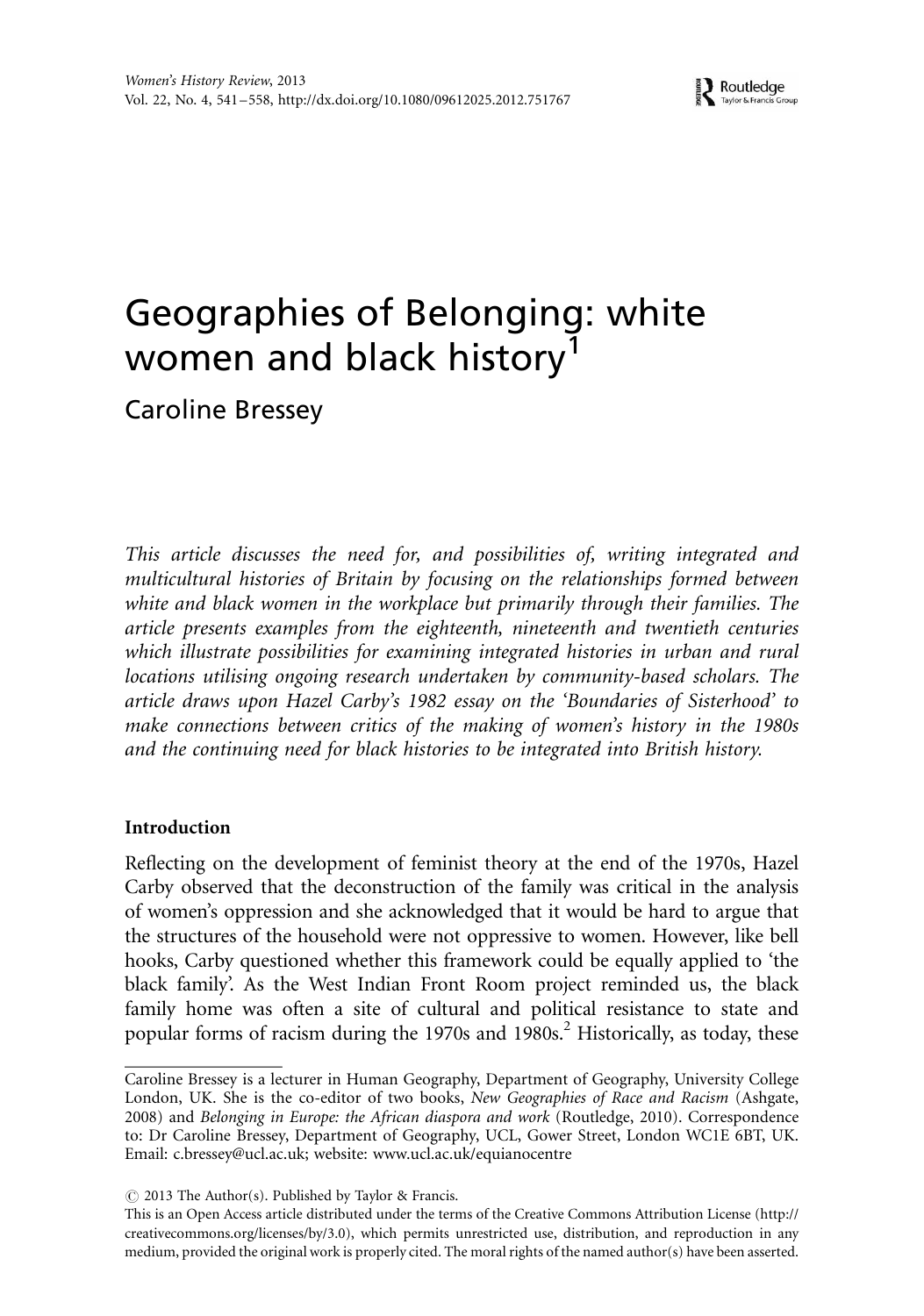families included white women. What is the place of these women in 'black history'? How are their relationships with race and racism told within British women's history? Their stories are complex and varied. They are stories that in some cases they gave birth to, nurtured and maintained under difficult circumstances. By exploring the 'geographies of belonging' experienced and made by some of these women, in this article I seek to examine how their biographies and 'their social and political relationships, practices and identities that together can be described as a sense of belonging' contributed to the making of 'black history' in Britain.3

As Lister et al. establish, a sense of belonging is not a fixed state 'nor just a material one; it involves also emotional and psychological dimensions' operational in many different places and geographical scales.<sup>4</sup> In this article I suggest ways in which we may gain insights into women's 'geographies of belonging' to 'mixed communities' produced through their places within micro geographies of the home, family networks, geographies of travel and migration. These histories are not to be idealised for they also include geographies of conflict and the changing states of 'belonging' experienced by white women as their 'mixed race' families and their desire to be part of them came under attack from the public and the state in early-twentieth-century Britain. These interventions were at times violent and dramatic, challenging white women's sense of and ability to belong to 'mixed' communities and the nation.

My own research focuses upon the historical geographies of black women in Victorian London. I aim to recover the lives of black women and their families through the records of marginalised women in asylums and children's homes as well as by trying to interrogate the lives of working women. This article returns to some of these women but the focus here is the white women in their worlds, white women who were their mothers, grandmothers, aunts, cousins, friends and work colleagues. Reviewing 'black histories' through the geographies of belonging experienced by white women opens them up as stories not of 'black' or 'white' history, but examinations of multicultural life in Victorian London. This article focuses upon places and experiences of integration in England. It does not seek to romanticise spaces of integration but by reading with and against the grains of archives seeks to explore how we might analyse the myriad of experiences geographies of integration created.<sup>5</sup> By providing examples of how integrated histories might be recovered from eighteenth, nineteenth and twentieth century archives, I intend to suggest ways that feminist researchers can find a place within their current research for spaces of integration and to illustrate why these moments are important for broader understandings of women's history:

WANTED, An Attractive Young Lady as PIANISTE and vocalist, at the Corn Exchange Hotel Market-place, Boston, to commence on the 5th July; also a Coloured Barmaid, Permanent Engagement, if suitable. Address, with terms, Charles Thorpe Clarence Hotel, Boston. (The Era, 20 June 1880)

WANTED, a Coloured BARMAID, to be trusted to take charge of the house. One who can speak English preferred.—Apply to Mr Henry Bullimore, Royal Oak,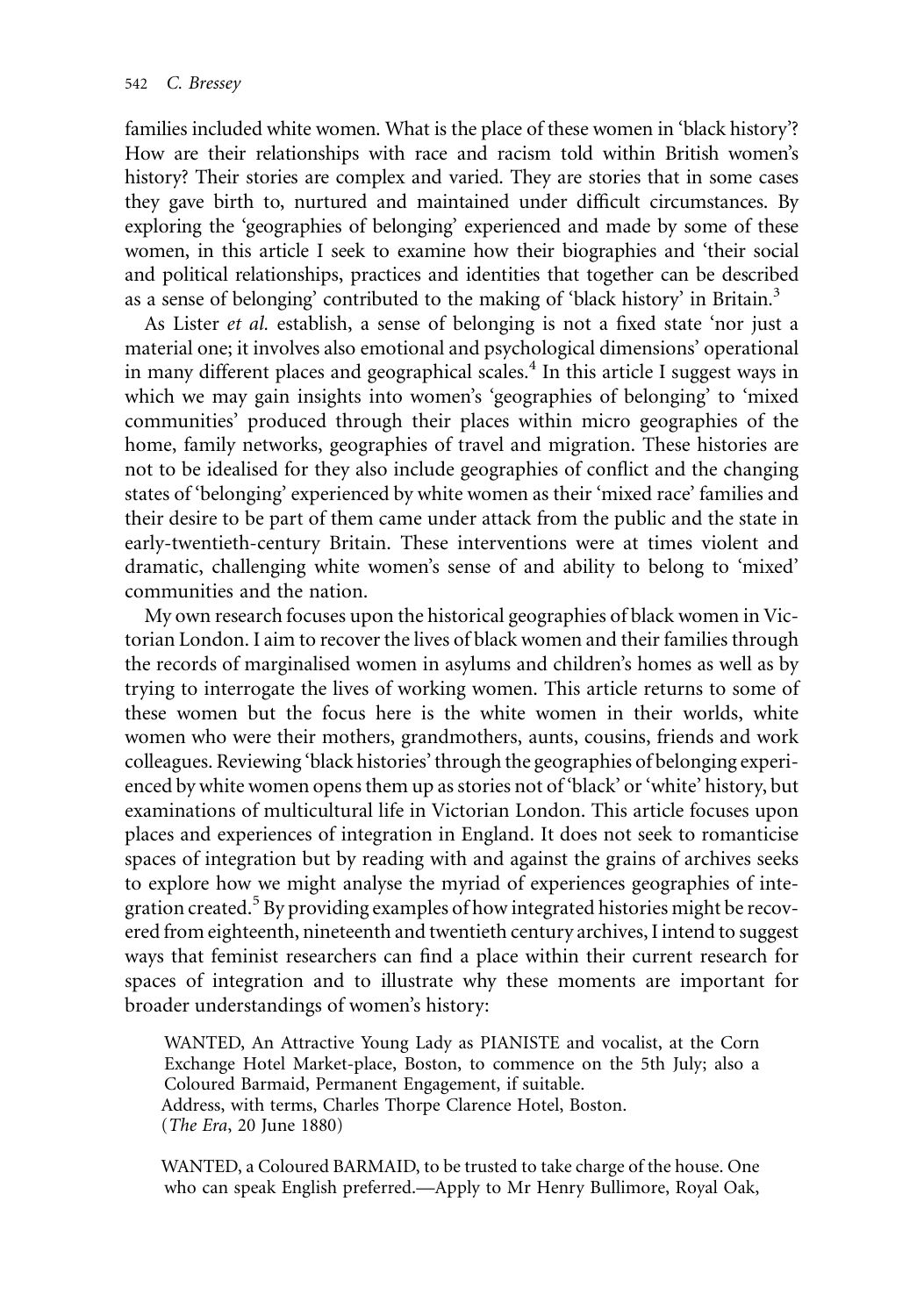Brungwick-street, Whittington Moor, Chesterfield. (Liverpool Mercury, 7 April 1881)

WANTED, Coloured Lady, for Bar; Previous experience not necessary. Professional preferred. For particulars apply, Mrs Wilson, General Post Office, Stockton.

(The Era, 19 September 1885)

WANTED, the Coloured Barmaid who was recently at the Queen's Head Hotel, Mansfield, to COMMUNICATE with Mr George Brown, Lion Hotel, Lady'sbridge, Wicker, Sheffield. (Liverpool Mercury, 26 June 1885)

Found in digital archives of nineteenth-century newspapers, the above advertisements for barmaids are an example of how the archive can make visible black historical geographies in Britain. They also give us some insight into the racialised roles black women were sometimes asked or expected to fulfil in their work. Reading against the grain of the archive, we can use the advertisements to begin to ask questions about the relationships between black and white women at work. What did it mean for white women that some bars sought to employ specifically 'coloured women'? Presumably white women were unable to apply for these jobs. Did they see black women as excluding them from potential employment? Did they resent these women of colour and how did women deal with these situations of competition in which they found themselves? Did they accept it as part of the exploitation of women at a local or national scale, or did they challenge it? If they did challenge it, did they do so for women, or for white women, or for women of colour? Are these moments of racial exploitation by employers an indication of the kind of divisions that contributed to the racialisation of the unions in twentieth-century Britain (as referenced by the Negro Worker in 1932—see below)? These questions are important for an integrated analysis of women's history. Although I will return to these questions, this article does not provide answers to them. While they remain unanswerable, there is value in posing such questions because they enable us to identify moments of possible conflict and solidarity between women more clearly.

#### The Present Moment

A debate on the politics of solidarity—political, cultural and financial—was hurriedly revived in response to riots that occurred in English cities during the summer of 2011.<sup>6</sup> The British historian David Starkey gave a now notorious analysis of the riots on the BBC's current affairs programme, Newsnight. Asked by the programme's chair at the start of a panel discussion if the rioting represented a profound cultural shift in Britain, Starkey argued that, only time could tell of their significance. However, he did believe that the riots did show that a profound cultural change had already taken place:

The whites have become black, a particular sort of violent, destructive, nihilistic, gangster culture has become the fashion and black and white, boy and girl operate in this language together, this language which is wholely false, which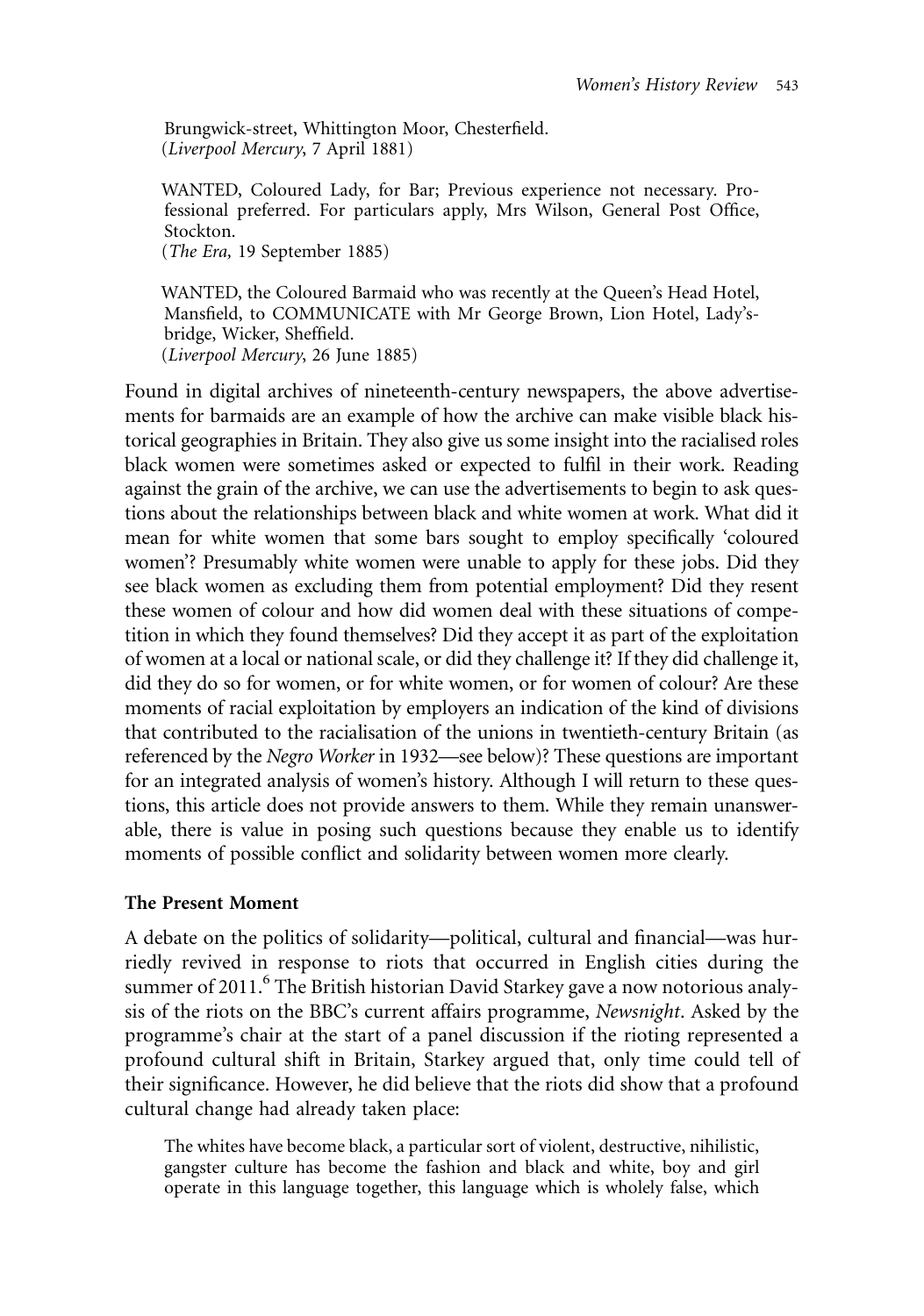#### 544 C. Bressey

is a Jamaican patois that's been intruded in England, and that's why so many of us have this sense of literally a foreign country.<sup>7</sup>

David Starkey evoked Enoch Powell's 1968 'rivers of blood' speech to contextualise his observation that 'a substantial section of the "chavs"  $\ldots$  have become black'.<sup>8</sup> However, Starkey's argument that a new or substantially different degree of intermixing between 'black' and 'white' communities is corroding the 'true' and 'real' nation has a far longer history in Britain.<sup>9</sup> A number of commentators have criticised Starkey's simplistic account of racial mixing and summer violence.<sup>10</sup> Some have also sought to contextualise the riots within riots or uprisings of the  $1980s$ ,<sup>11</sup> but they have yet to place the Government's or David Starkey's response within a longer historical context of racism and the demonising of black bodies and their white friends/ lovers/mothers during times of national crisis or change. As discussed below, similar racist proclamations about relationships betweenwhite women and black men headlined British newspapers in 1917 as part of an increase in racial tensions in Britain that would erupt in violence across the country in 1919.

It seems unlikely that the current Coalition Government's Secretary of State for Education, Michael Gove, will concede that events such as the 1919 riots or histories of multiculturalism and racism are key events and processes in the lives of British women or the making of the nation. In January 2011 Gove (a Conservative MP, who describes himself as 'a journalist by profession, a politician by accident and a historian in my dreams,<sup>12</sup>) announced a review of the national curriculum taught in English schools.<sup>13</sup> In history and geography Gove has demanded a return to a curriculum of core facts and knowledge.<sup>14</sup> For Gove, 'the study of history is important. Not just because it is an excitement in itself—because it brings us into direct contact with the lives of those great men and women who bent events to their will'.<sup>15</sup> As Richard Evans and many others have observed, Gove and his lead advisor for history, Professor Simon Schama, wish to use the history curriculum to foster a patriotic sense of British national identity in school pupils.<sup>16</sup> The dangers of patriotic history lessons have been discussed in the context of countries where they have been utilised by fascist, racist and liberationist governments.<sup>17</sup> Their difficulties come from the profound divisions of opinion over what constitutes, or should constitute, a nation's identity.<sup>18</sup>

As Evans re-emphasises, British national identity is constantly being remade and did not exist before an Act of Union between England and Scotland in 1707. So this very English proposal of British history (although Gove was brought up in Aberdeen) is beset with many national problems from the outset. Still, Evans echoes conservative commentators when he claims that acknowledging diverse perspectives on history means that it 'makes far more sense to teach British children of South Asian or Afro-Caribbean background about the parts of the world where their families originated—the history of the Mughal Empire, or of Benin or Oyo, for example—than to teach them about Alfred and the cakes or Drake and the Armada'.<sup>19</sup> Not only is Evans's statement deeply patronising to young people of all ethnicities, but he can only make such a declaration if he assumes that 'people of colour' have no historical roots in the 'multi-layered' histories of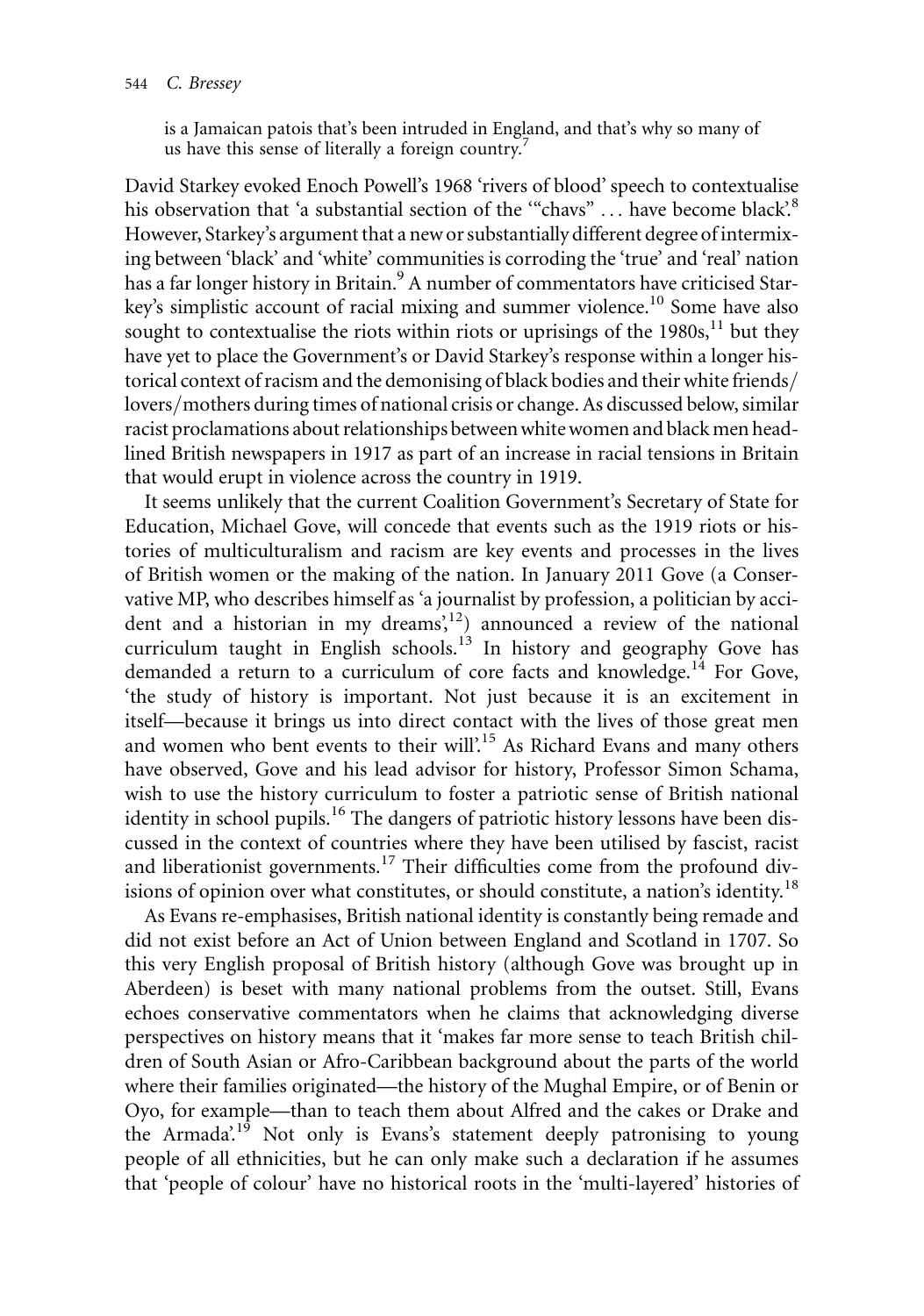Britain before the arrival of the Empire Windrush in 1948. Even the handful of barmaids referred to earlier challenge his assumption because of the questions they raise about their own lives and the communities in which they lived in Lincolnshire, Stockton, Chesterfield and Mansfield.

There is an important role to be played by feminist historians in the contextualisation and illumination of these current debates. Germaine Greer recently reminded us that the politics of the women's liberation movement was about the processes of freedom and the liberation of women from a society constrained by gender inequality. It was not just about creating equality with men so women could fight on the front line of wars or change the 'frocks worn on the front bench' of Parliament.<sup>20</sup> Similarly, the aim of feminist historical research is not simply to change the names found in history books but to continually challenge the processes of historical research. In Britain this is a time when understandings of our racialised past are sorely needed. Examining this past demands a new emphasis on integrated multicultural histories of Britain and the everyday political and cultural lives of women.

### Looking Back

When Hazel Carby demanded that White Women Listen! in her seminal 1982 essay on 'Black Feminism and the Boundaries of Sisterhood', she asked a number of questions about the composition of feminist 'herstories' in Britain.<sup>21</sup> The research being undertaken by feminist authors was critically examining the role and lives of women, but the experiences of black women were largely ignored in this remaking. As Carby stated, black women's history was not just about dealing with absences, but about deconstructing the way black women were portrayed in the stories that were already told about them. It seemed that while uncovering and interrogating the histories of women, feminist historians were not unpicking the interconnections between women and racism as well as their experiences of class and gender. The battles which black women had fought in the streets, in schools and courts of 1970s Britain were absent in feminist theory, as were their historical experiences. Consequently, books about women's history were really books about white women's history.

For Carby, very few historians were thinking critically about the way in which white women were invested in racist, imperialist institutions.<sup>22</sup> The histories of black women and white women were deeply intertwined, but this did not mean that they were the same story. Sheila Rowbotham had noted the tension between imperialism and women's oppression in 1972, acknowledging that:

the colonisers' women have themselves enjoyed the spoils of imperial domination. Sometimes they have been its most vehement and cruel defenders. Because their own superiority was insecure they have turned on the native women with a bitterness in which sexual and racial jealousy combine.<sup>23</sup>

The experiences of cotton, tea or sugar plantation mistresses were clearly vastly different to those of their female employees, but the racialised hierarchies of these imperial geographies were given little attention.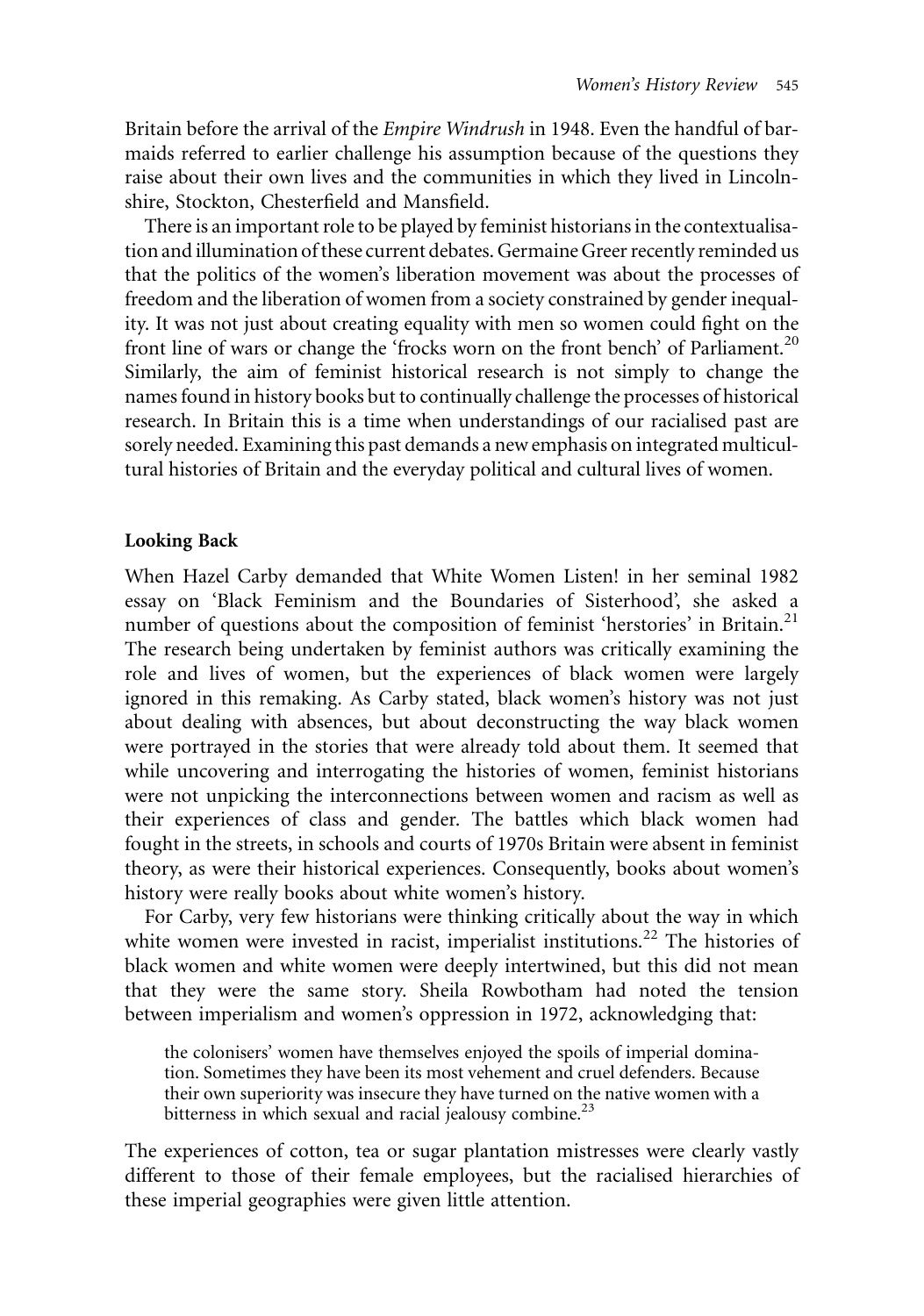Furthermore, there were few acknowledgements of the racist investments held by many early feminist heroines such as the birth control pioneer Marie Stopes.<sup>24</sup> As Jane Carey has recently argued, although links between eugenics and birth control movements have gained some attention, feminist historians have tended to try to dissociate women like Stopes from eugenics rather than acknowledge that ideas of birth control were fundamentally linked to discussions of race.25 On reflection, Carey asks how it is possible that the early birth control movement has ever been written about as anything other than a movement for racial population management. The failure to fully address the embedding of race thinking in feminist discourse means there have been few debates about how racism (including the marginalisation of white women who fought racism as an integral part of their understandings of inequality) influenced the theoretical perspectives and aspirations of the so-called 'second wave' of feminism.<sup>26</sup>

Carby argued that when focusing upon black women's history it was important that their experiences were not grafted onto imperial histories as an exotic distraction. Since then Catherine Hall's illustration of the intimacy between political and cultural spaces in colony and metropole has shown how theoretically important Carby's assertion was.<sup>27</sup> For Carby, the book that broke through the barrier between gender and race was Beyond the Pale by Vron Ware, which began to write the history of women in British colonialism and the role women in the colonies played in the abolitionist movement.<sup>28</sup> As Clare Midgley has shown with her work on anti-slavery campaigns, women's ideas of their white supremacy did not need to be shaken by their commitment to abolition campaigns. Further research within this vein of 'new imperial history' by Antoinette Burton, Ann Laura Stoler and Dipesh Chakrabarty (to name just three of those represented in the New Imperial Histories Reader)<sup>29</sup> illustrates that in critical colonial histories women of colour are an integral part of understanding global histories. Black women are not and cannot be an exotic add-on to research, even if they may have been viewed as such by some while they lived and remain such to those who wish to maintain a celebration of Empire.<sup>30</sup>

# White Women and the 'Black Family'

Histories of empire encompass histories of Britain and within that, histories of England. There remains a need to place a postcolonial lens over the research practices of English history to ensure that black women's histories are not awkwardly grafted onto English history. Black women are an integral part of English history and part of their stories is formed through the experiences they shared with white women, women who were their friends, family, landladies, work colleagues and neighbours. A close examination of a single family gives us some indication of how we might imagine remapping these relationships, kinships and networks. This story focuses on the Jefferson family and begins with a third-generation black child, Fanny Jefferson, admitted to the care of Barnardo's children's homes in 1889.<sup>31</sup> At Barnardo's it was noted that the 'little coloured girl' had an interesting ancestry. Fanny's paternal grandfather was thought to have been an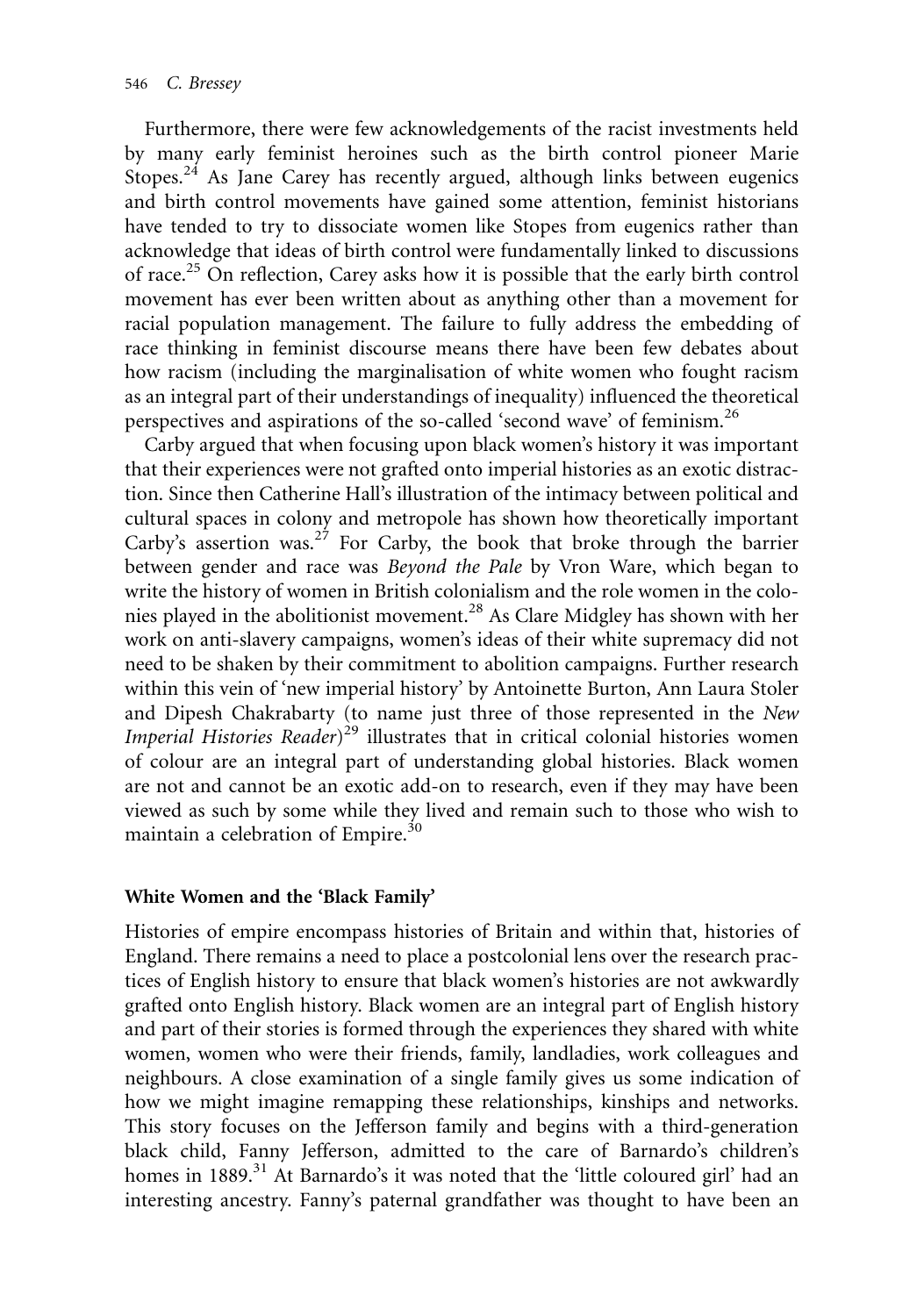escaped slave who became well known in the East End as a street preacher who had settled in London and married a white woman.<sup>32</sup> Fanny's story was drawn out of the archives because she was 'black', a character who made visible the black histories of London. Initially I did not closely examine the place of white women in Fanny's life, though they were an important part of it. Both her grandmothers and her mother were white. Her paternal grandmother lived close by and was an active part of her family's life. Fanny remains an interesting individual example of black women's history in Victorian London, but refocusing on her entire family history, this 'black history' can be opened up as an examination of multicultural family life in Victorian London.

Fanny's paternal grandmother Fanny Burridge was born in Bath around 1823. By 1846 she had moved to London and married Maddison Jefferson in St Mary, Whitechapel. It seems likely that Jefferson grew up in the southern United States. Born in 1814, he was most probably born enslaved, although there is no evidence as to how he may have left or escaped from that bondage. How and when he travelled to Britain and came to be settled in the capital is also unknown. He may possibly have been a well-known preacher in the East End as the Barnardo's archive attests but on his marriage certificate he declared himself to be a starch worker. Jefferson and Fanny had at least seven children: Maddison, Emily, William, Louisa, Frederick, Louis and Emma. The 1851 census shows that the family were then living at 32 High Street in Bromley-by-Bow, and that Maddison senior still worked in the starch industry as a packer. By the 1861 census the family had moved to nearby Grace Street. In the years before the 1871 census the family had moved at least once again and were now living at 22 Eagleton Road (very close to their former home on Grace Street). Then Maddison still toiled away as a starch packer but he died on 18 December 1871. Following his death,



Figure 1. Jefferson family tree.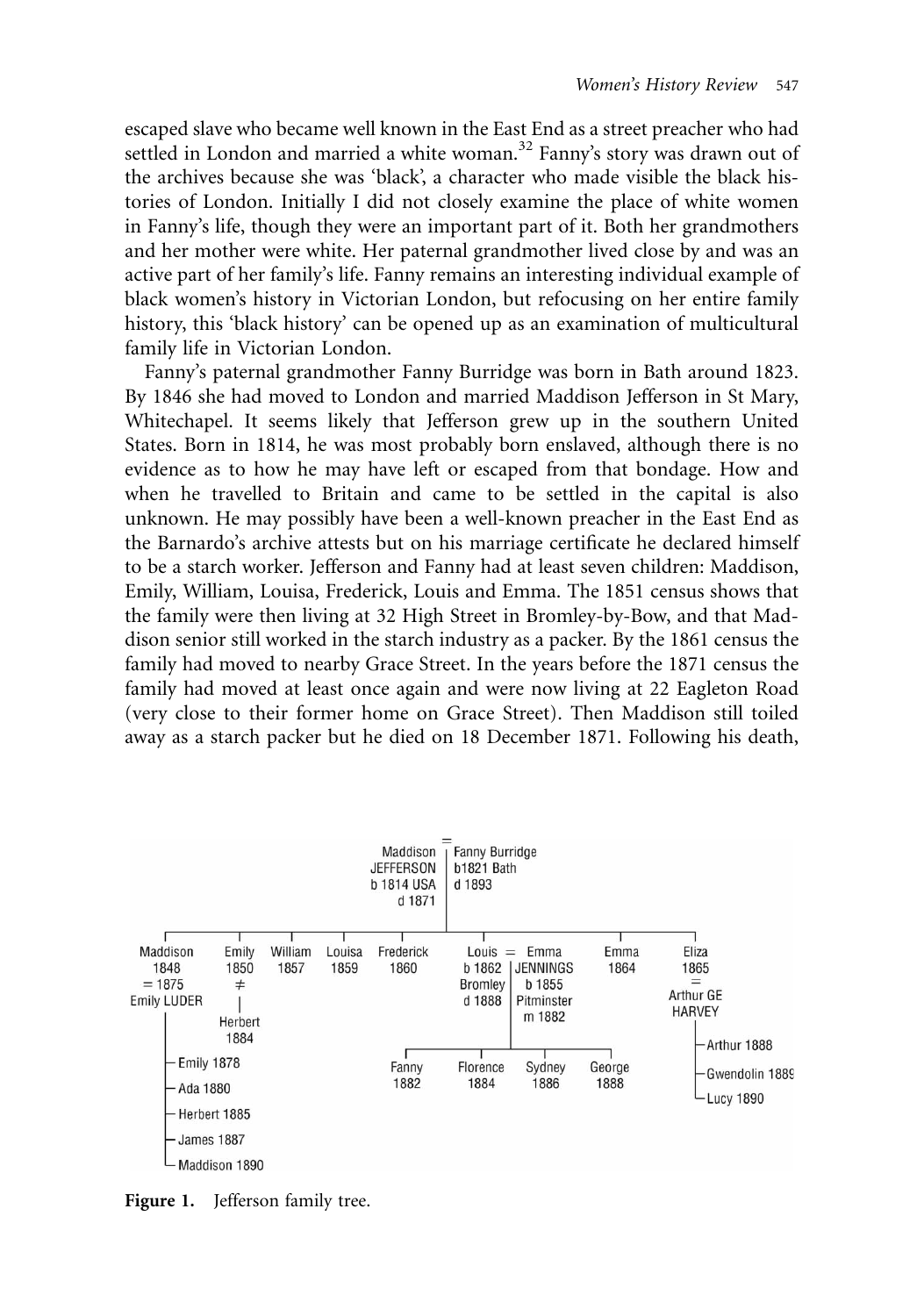Fanny continued to live with her family at Eagleton Road. She took in washing to support the family and herself as her children left home.

Fanny Jefferson's mother Emma Jennings was also from the South-west. She was born in, or near, Taunton, Somerset in 1855. As a child she lived with her parents, Maria and Thomas (a tailor who employed two men), and six siblings in Pitminster, four miles south-west of Taunton. By 1882 she too had taken the migration road to London, for this was the year she married Louis Jefferson (Maddison and Fanny's sixth child) in Poplar. Emma already had two illegitimate children. With Louis she had four more children: Fanny, who was born in Limehouse in November 1882, Florence (b. 1884), Sydney (b. 1886 although he died in 1889) and George (b. 1887). At the time of Fanny's birth Louis had followed his older brother into the blacksmith trade, but the family's life unravelled when Louis died as the result of an accident at work in April 1888. His funeral expenses were defrayed by a collection and his co-workers presented Emma with a sewing machine worth  $\pounds$ 12, but the loss of Louis left the family in severe financial difficulties. Emma received some compensation from Louis' employers, but after a few months these funds ended and Emma found herself in serious trouble.<sup>33</sup> Her two eldest children and Sydney were placed in Poplar Union Workhouse, while Fanny, Florence and their youngest brother lived with their mother in Grace Street.<sup>34</sup> In November 1888 Fanny was the first to be sent to Forest Gate District School, where she was joined by her sister Florence in January 1889.<sup>35</sup> They were not at the school long before Emma withdrew them, convinced the school was ruining their health. This was not a spurious claim. London pauper schools had a reputation for disease, cruelty and overcrowding and Forest Gate School epitomised some of the worst faults of the system.<sup>36</sup>

Emma struggled to keep her family together with the help of her kinship networks. The older two children were taken in by Emma's family and the younger children lived alternatively with their mother and grandma Fanny who, now aged seventy, still worked as a laundress. Emma was employed by her sister Sarah Jennings, a dressmaker in Bromley who had taken in Emma's illegitimate daughter Ethel. A year later, still struggling to make ends meet, Emma applied for her two younger daughters to be cared for by Barnardo's and it was in the archival records surrounding her application in August 1889 that I first came across the Jefferson family. Barnardo's initially took only Fanny, but Emma continued to struggle and the following year Florence was also admitted to the home. With two of her daughters in Barnardo's Emma continued to live and work in London and presumably was able to care for the rest of her family. In the 1891 census Emma is recorded working as an assistant nurse in the South Western Hospital in Brixton. Her mother-in-law was still living at 22 Eagleton Road with Emma (her youngest daughter), her son Frederick and two of her grandsons, Herbert and George—Emma and Louis' youngest son.

Emma's brother-in-law Maddison lived close by on Livingstone Road, off Stratford High Street. Maddison lived with his wife Emily whom he had married in Stepney in 1875. They had at least five children, all of whom were born in Ilford. Grandma Jefferson died in 1893, but members of the family continued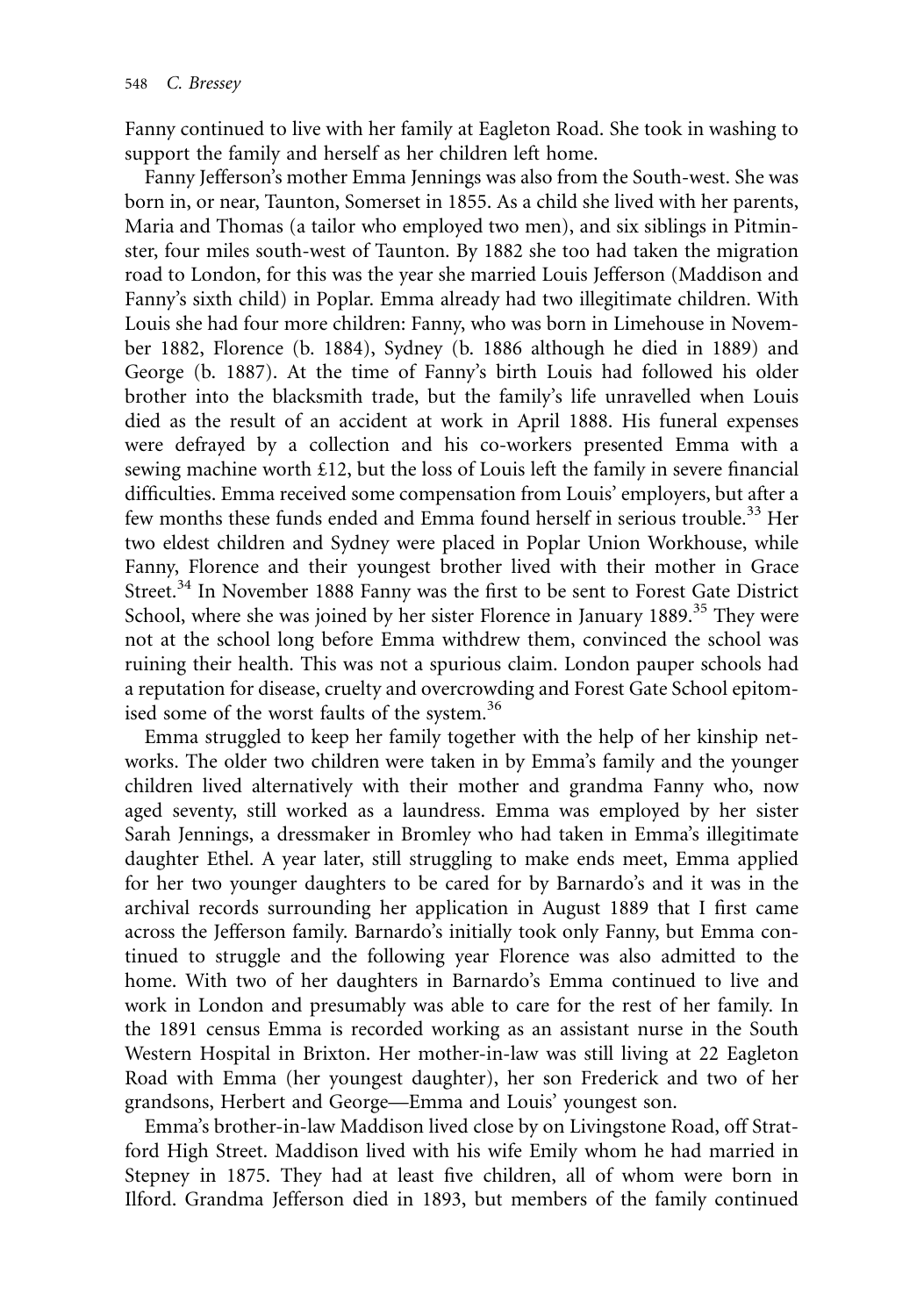to live close to their mothers' former home. Her grandson, another Maddison Jefferson, was also married in Stepney in 1916. He and his wife continued the family tradition by naming their first child Maddison, although he died aged one. In 1901 there is a further reference to Fanny Jefferson—Fanny and Louis' eldest daughter. Now eighteen, she was working for a clerk, Henry Copeland, as a general domestic servant in Wimbledon. There is one more possible sighting: on 20 August 1910 a Fanny Jefferson left Southampton for New York on the St Louis—part of the weekly transatlantic express service provided by the American Line.

This is a snapshot of a large, extended East End family, a 'mixed' family with white and black family members helping each other when needs be. We know it was a family that maintained family traditions and they might well have maintained close ties with each other. Yet such examples of integrated families and their traditions are ignored in the histories of the 'East End' which, as Georgie Wemyss has illustrated, are continually retold as histories of unchanging, homogeneous and purely white working-class traditions.<sup>37</sup> Such histories can only be maintained by ignoring the multicultural families (including on occasion, as Wemyss observes, Jewish families) who have lived in the East End and contributed to the formation of the East End over many generations. Such family histories of integration are not unique to London or to the making of Victorian England. They are intertwined with the cultural formations of Britain through family relations, the development of communities and demands for equality and justice. They can be found in stories of poverty, illness and crime and in the many stories of everyday life that will never be recovered.

Similar stories can also be found in the rural histories of England. Working with the Gretton Local History Society, the community-based Northamptonshire Black History Association has recovered the story of the Dare family.<sup>38</sup> The Dares provide a similar example to the Jeffersons, but in eighteenth-century Gretton, a village situated on the northern border of Northamptonshire. Here, Richard Dare, 'a black man', married Ann Medwell in 1749. Together they had twelve children between 1751 and 1769. Some of their surviving children also married locally, including Robert, who married Elizabeth White on 13 July 1784. Together they seem to have had eight children, seven of whom were baptised and appear in Gretton Parish records between 1784 and 1797. As with the Jeffersons, here is an extended 'mixed' family who can be traced across generations. Unlike the Jeffersons they did not live in a thriving metropolis. How did their experiences of rural life differ to that of urban dwellers at the time? Did their relative isolation protect them from prejudice or increase their visibility? Or were their neighbours simply unconcerned?

Following the end of the American War of Independence in 1783, less than forty years after Richard and Ann Dare were married, London's black population was swollen by the arrival of formerly enslaved Africans who had been promised their freedom if they fought for the British. As the British withdrew at least 14,000 black men were evacuated with them—some escaped to Canada, but many hundreds arrived in London.<sup>39</sup> Abandoned on the capital's streets, their impoverishment, along with stricken Lascars and East Indians, attracted public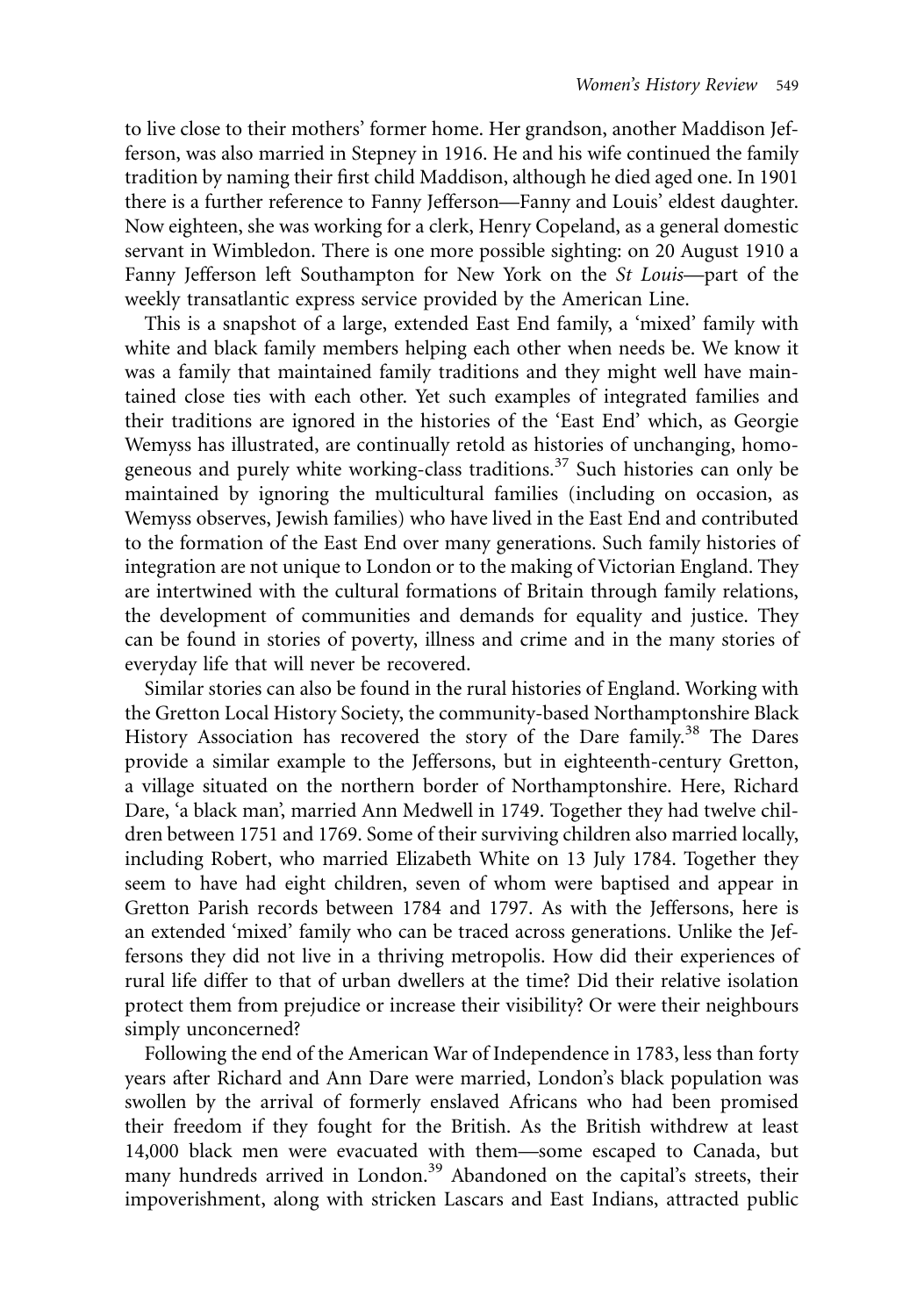attention. In 1786 a Committee for the Relief of the Black Poor had been established to help Lascars and other poverty-stricken individuals of colour. But, by May that year, rather than securing the welfare of the black poor in London, the Committee had been persuaded that removing these people (who numbered nearly a thousand by September 1786) from the capital and sending them to the African colony of Sierra Leone was the sensible long-term solution. Many of the black poor had no desire to be resettled in Africa but were influenced by financial manipulation by the Committee, which refused to continue to support those who refused to agree to the scheme. Simultaneously the Lord Mayor gave instructions for black people found begging on the streets to be rounded up.<sup>40</sup>

Passenger lists held at the UK National Archives for the Vernon and the Atlantic list some of the men and women who eventually embarked on the pioneering journey to Sierra Leone in February 1787—although this is almost a third fewer than those who initially boarded the fleet of ships in November 1786. The list of those on board the Atlantic for Friday 16 February 1787 includes 38 'White Women married to Black Men' (in total 40 white women are listed along with 15 black women out of a total passenger list of 219 including 14 children). There were fewer white women on the Vernon but Sarah Whycuff (whose husband had died, possibly on the ship—50 people died before the voyages began), Sarah Cambridge, Mary Sabb, Mary Tomlinson, Elizabeth Lemmon, Ann Thompson and Elizabeth Andrews were all recorded as 'White Women married to Black Men' (out of 110 passengers which included 10 black women).<sup>41</sup> The passenger lists reveal the integrated lives that existed among the very poorest and marginalised in London as well as reminding us of the long migration histories of women, black and white, in the costly establishment of British colonies. These men and women faced hardships and disaster in Africa. Many died from illness, their small settlement was destroyed and some were sold into slavery. After four years only 60 of the 374 who had arrived still remained. $42$ 

# White Women and their Families after 1914

Such stories of integration need to be told and placed into broader historical geographies, but as the difficulties faced by the migrants to Sierra Leone illustrate, these are not all romantic geographies. As suggested by the questions raised by the advertisements for barmaids above, spaces of integration are not always ones of conviviality.<sup>43</sup> By the end of the First World War, racial prejudice in Britain had become more entrenched and more violent in its expression. Black men and women who had immigrated to Britain to contribute to the war effort had initially been welcomed, if begrudgingly. The Empire News argued that 'we need black labour now, we need it badly. We want every hand we can get, every ounce of muscle, every effort, and we cannot afford to quibble about the colour of the skin'. But although black workers might be acceptable, black husbands or neighbours were not. The war had created a 'black invasion' and 'forced the colour problem into prominence. Where we formerly saw one black in a large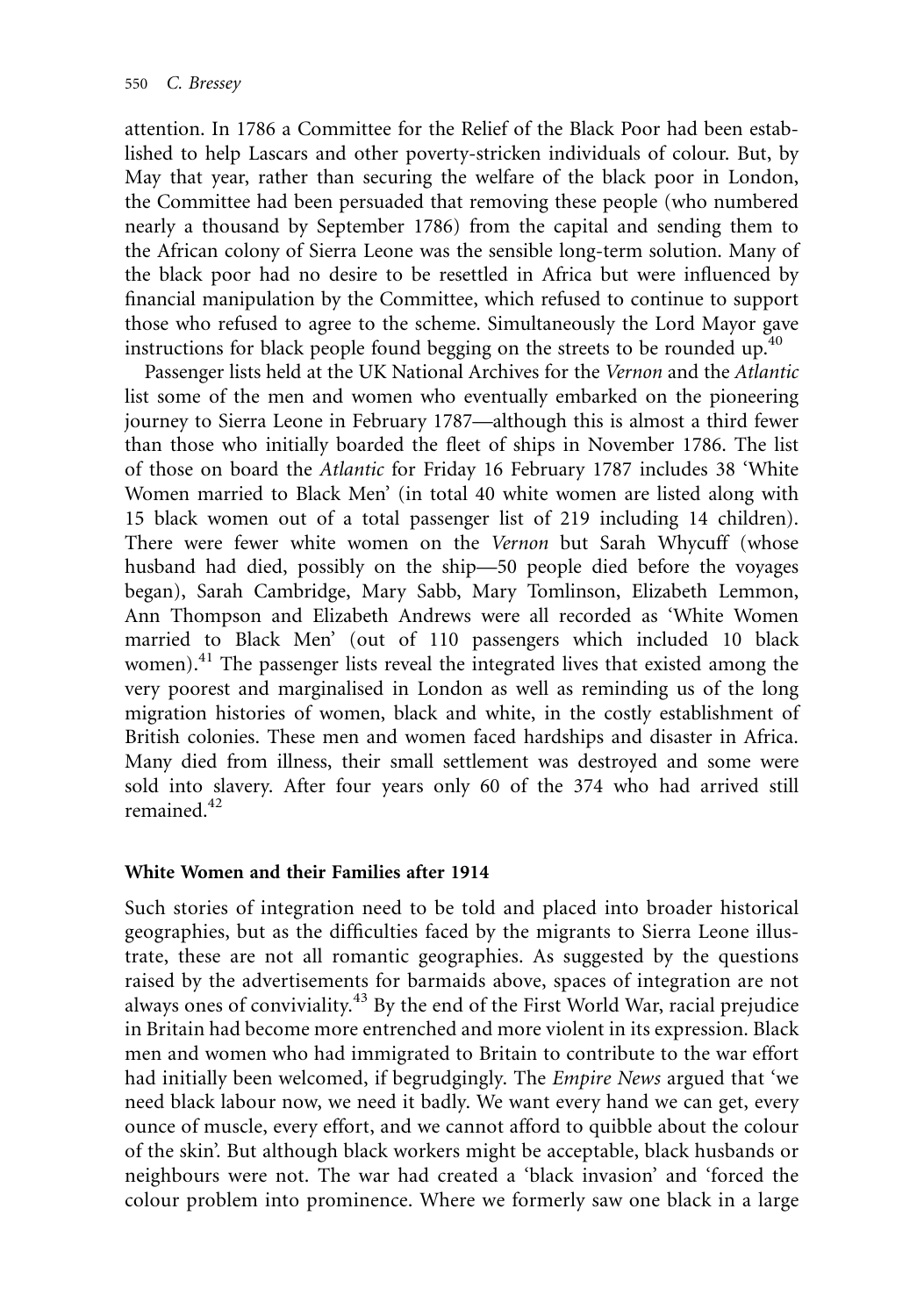city we now see hundreds; where we formerly saw one woman married to a black, or living with him, we now see score. Such marriages should not be allowed'.<sup>44</sup>

'Mixed-race' couples found themselves under increased attack in the British press and in their daily lives. Their attackers blamed both black men and white women for the violence and prejudice they faced. In 1917 the Stratford Express declared that it was as a 'consequence of the infatuation of white girls for the Black men in the district' that 'some of the inhabitants are greatly incensed against Blacks.'45 Under these circumstances women had to fight more aggressively for their family life. In 1917 a couple renting a property in Canning Town in London's East End was threatened with eviction. They took the landlord to court, and in her evidence to the magistrate the woman's mother stated she believed that it was because her daughter was married to a black man that they were being threatened with the loss of their home. The magistrate ruled that the family had a right to stay. $46$ 

Nevertheless, two years later men and women found themselves attacked in their homes and on the streets during race riots that exploded in Britain. Nineteen nineteen was a violent year across the world with strikes and uprisings occurring across the Empire, Europe and North America. In Britain race riots first erupted in Glasgow in January. By August South Shields, Salford, Hull, London, Liverpool, Newport, Cardiff and Barry would also play host to a new geography of racial violence. As a result of the riots black people (African, south Asian, Chinese, Caribbean and Arab) were attacked throughout the country. Five people were killed, many were injured and over 200 arrested.<sup>47</sup> Reflecting on the period in 1932, the Negro Worker assessed that the 'pogroms' had mostly been organised by ship owners and trade union reformists.<sup>48</sup> Jacqueline Jenkinson observes that severe post-war competition for jobs and local housing shortages were also major triggers for the unrest—although local press in London were keen to blame resentment of sexual relationships between white women and black and Arab men. This racism was also seen in cases of violence in Salford and Newport.<sup>49</sup>

In her extensive research on the riots in Britain, Jenkinson has identified fourteen black and white women among the rioters and those affected by the riots. They included white women who were employed by or lived with African and Arab men and found themselves and their homes attacked during the riots. Throughout the 1920s, 30s and 40s assaults on the families of 'mixed' families continued. State intervention was cemented by the 1925 Special Restriction (Coloured Alien Seamen) Order, which demanded that undocumented black seamen had to register as Aliens. Created by the Home Office in the knowledge that few black seamen would be able to prove their nationality, it meant that many black British subjects, including those who had settled and had families in Britain, were threatened with deportation.<sup>50</sup> Initially aimed at 'Arab' seamen, the Order was expanded to include all men of colour. As part of her examination of what Laura Tabili named a 'notorious instance of ongoing state involvement in racial subordination', Rozina Visram relays a letter written to the India Office by Mrs Mary Fazel in September 1925.<sup>51</sup> Her husband, Fazel Mohamed, a Peshawarborn British Indian fireman, had disembarked in Cardiff and been registered by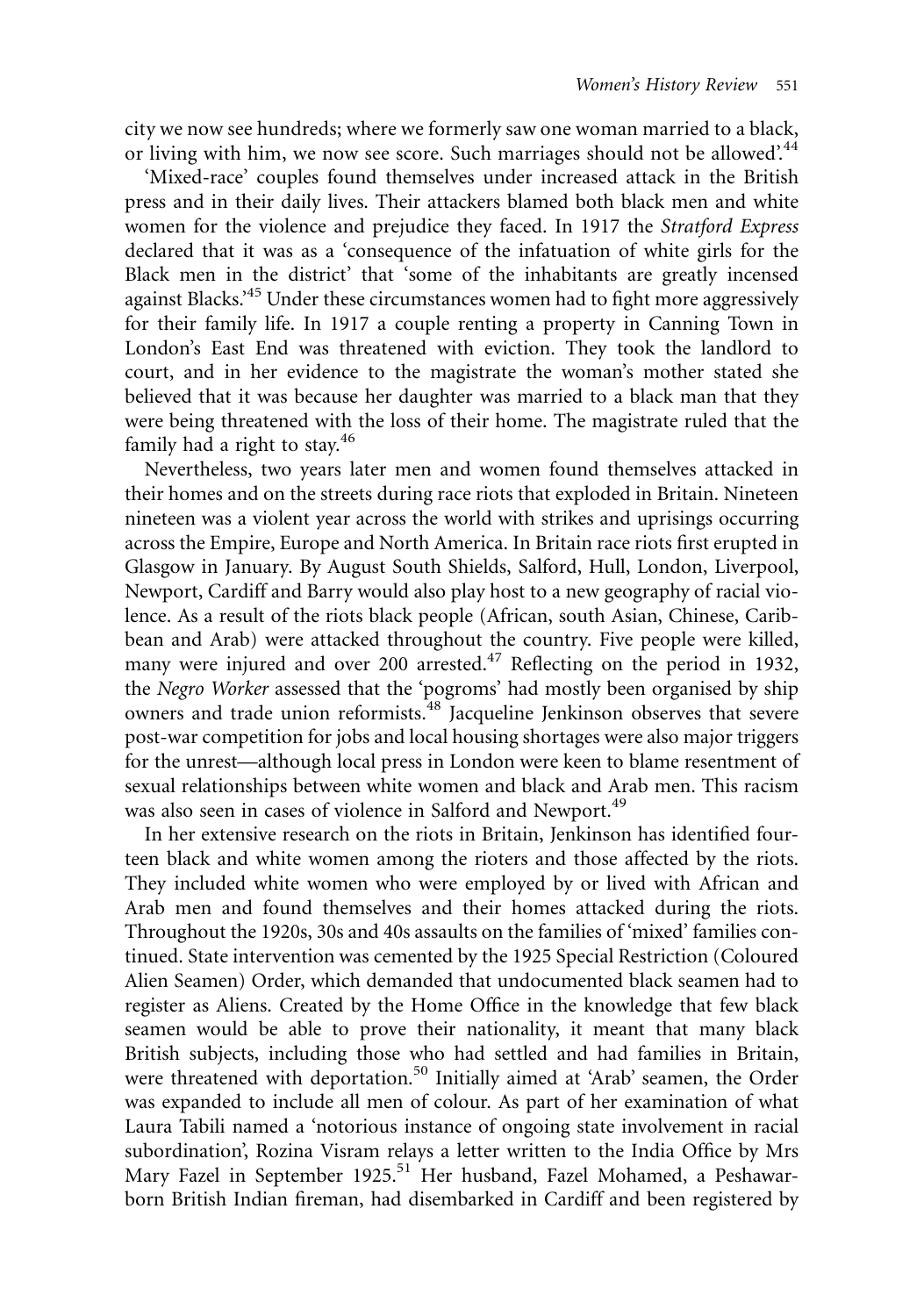the local authorities as an Alien for they had ignored his status as a British subject and his Certificate of Nationality. She wrote:

I have been married to him for seven years, and we have three children, therefore the knowledge that my husband is not a recognised British subject causes me much consternation as should anything happen to him in a foreign port his rights as a Britisher would be jeopardised, and consequently my own and our children's.<sup>52</sup>

Her husband's rights were jeopardised. The following year he was arrested just because he was carrying an alien's book, and once again Mary had to write to the authorities on his and her family's behalf. As Visram notes, now with four children, increasing racial hostility must have made life for the family very grim indeed.<sup>53</sup> In 1930 Muriel Fletcher, a researcher trained at the School of Social Science, University of Liverpool released her report on an Investigation into the Colour Problem in Liverpool and other ports. Filled with racist and racialised assumptions, as Mark Christian observes, Fletcher's report can be seen as marking the official moment in defining Liverpool's 'half caste' children as a problem and blight to the 'British way of life' in Liverpool and other cities.<sup>54</sup> Fletcher concluded that in Liverpool white women who consorted with 'coloured men' fell into four main categories: women who needed a husband to care for an illegitimate child, those who were 'mentally weak', prostitutes, and 'younger women who make contacts in the spirit of adventure and are unable to break away'.<sup>55</sup> White women who claimed their 'coloured' partners to be good husbands Fletcher dismissed as women making excuses for their mistakes, for they 'almost invariably regret their alliance with a coloured man when they see they have chosen a life which is repugnant.<sup>56</sup>

As Tabili observes, the xenophobic climate of the twentieth century, which intensified during World War One, legitimated the state harassment of an everwidening array of migrants.<sup>57</sup> In spite of the hostile atmosphere developing around them, women continued to develop relationships with their neighbours. In post-World War One South Shields, Tabili has recovered a number of women who played small but essential roles in the cultural interconnections of their town. They include Margaret, a housemaid who wrote letters for her employer and future brother-in-law Nassar Abdula, and Lauretta, who in 1929 took care of her husband's unemployment wages which Nagi Mohamed passed to her as soon as he collected his regular payment of 28 shillings.<sup>58</sup> These personal histories are illustrative of the essential roles women played as wives, lovers, acquaintances and landladies. As Tabili notes, this latter group of women might have become wives or mothers-in-law, but they were also friends, advisors and confidantes. All these women were far more than 'sexualised bodies': they played vital roles as 'cultural and practical interlocutors and negotiators' for themselves and their families.<sup>59</sup>

Based on her detailed research of migration into Victorian South Shields (including 'white' migrants from, for example, Germany and Sweden as well as Jewish migrants), Laura Tabili argues that a high level of residential and marital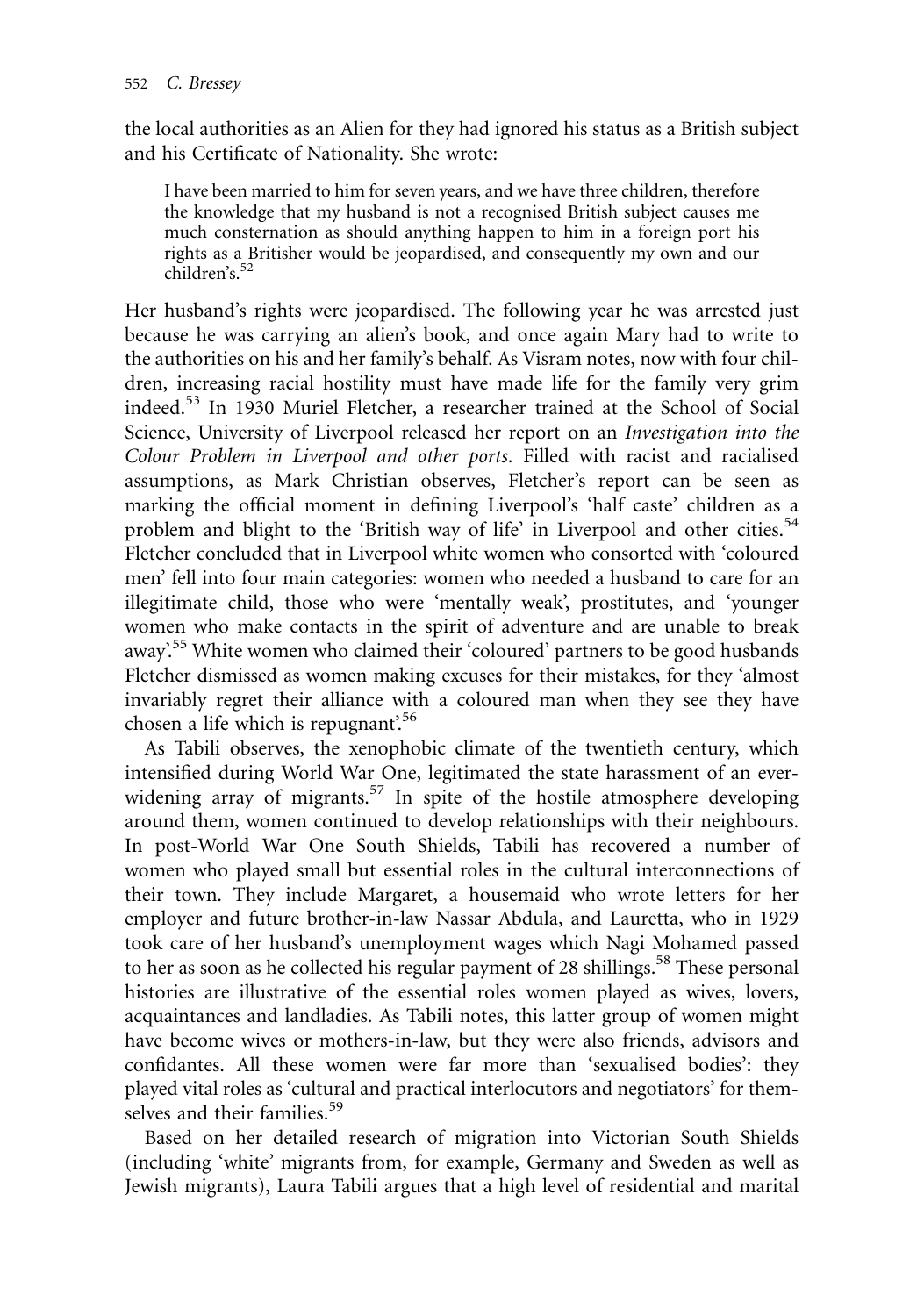integration existed. Her analysis suggests that migrants were more widespread and integrated relationships of all kinds were more common in England than previously thought.<sup>60</sup> Although more difficult to recover from the archives, I would argue that the Sierra Leone Pioneers', the Dares' and the Jeffersons' family history illustrate the same possibility for black migrants.<sup>61</sup> Feminist historical work is ideally placed to examine our assertions. Feminist methodologies take seriously the everyday dynamics of the family for women, men and children and the importance of friendships and networks in the structural formations of social, political and cultural life. Rethinking how to access the historical geographies of women's lives is important. Considering the lives of women as geographical biographies should be an opportunity to integrate them into histories of migration at a variety of scales—in the home, on the street, in the rural village, in the port city, within the imperial network—and illuminate the pathways that led to settlement and the geographies of interaction people experienced in those places. The spaces where such contacts took place require examinations of the structures of social and workplace relations—be they in factories, pubs, hospitals, restaurants, theatres or residential spaces, or farms, orchards and mills. Such micro geographies should enable us to develop better understandings of local cultural practices. In turn these may be compared to geographies of belonging in other kinds of places, whether similar urban settings or rural villages, as well as international migration trails and the changing national and global contexts of which they were all a part.

#### Looking Forward

There is a need for diverse political and social histories to be brought together and for them to become integrated within broader theoretical debates. How is this to be done? In her 1982 essay, Carby cautioned that her call did not advocate that teams of white feminists should descend upon 'Brixton, Southall, Bristol or Liverpool to take black women as objects of study in modes of resistance'.<sup>62</sup> Similarly, researchers should not assume that historical work has to be undertaken entirely from scratch. Work on the black presence in Britain is under way. Historians need to consider how this material can be used in the theoretical and empirical work they are currently undertaking. However, this is not to say that there is not plenty of further research and analysis to be done. As Tabili observes, women's role in the histories of migration has received scant attention and much of the material that does exist focuses on travel to and the formation of the United States of America. Expanding the geographies of our research requires an empirical shift in focus for a historiography in which 'surprisingly little has been written' about migration and the sites of interconnection that were created through its processes.<sup>63</sup> In addition, in Britain we now undertake academic research in a restrictive atmosphere of serious financial constraint and within the context of a government that is dismissive of, even hostile towards, the broad church of historical research, particularly critical histories. These are difficult times during which to call for an increasing amount of research to be undertaken.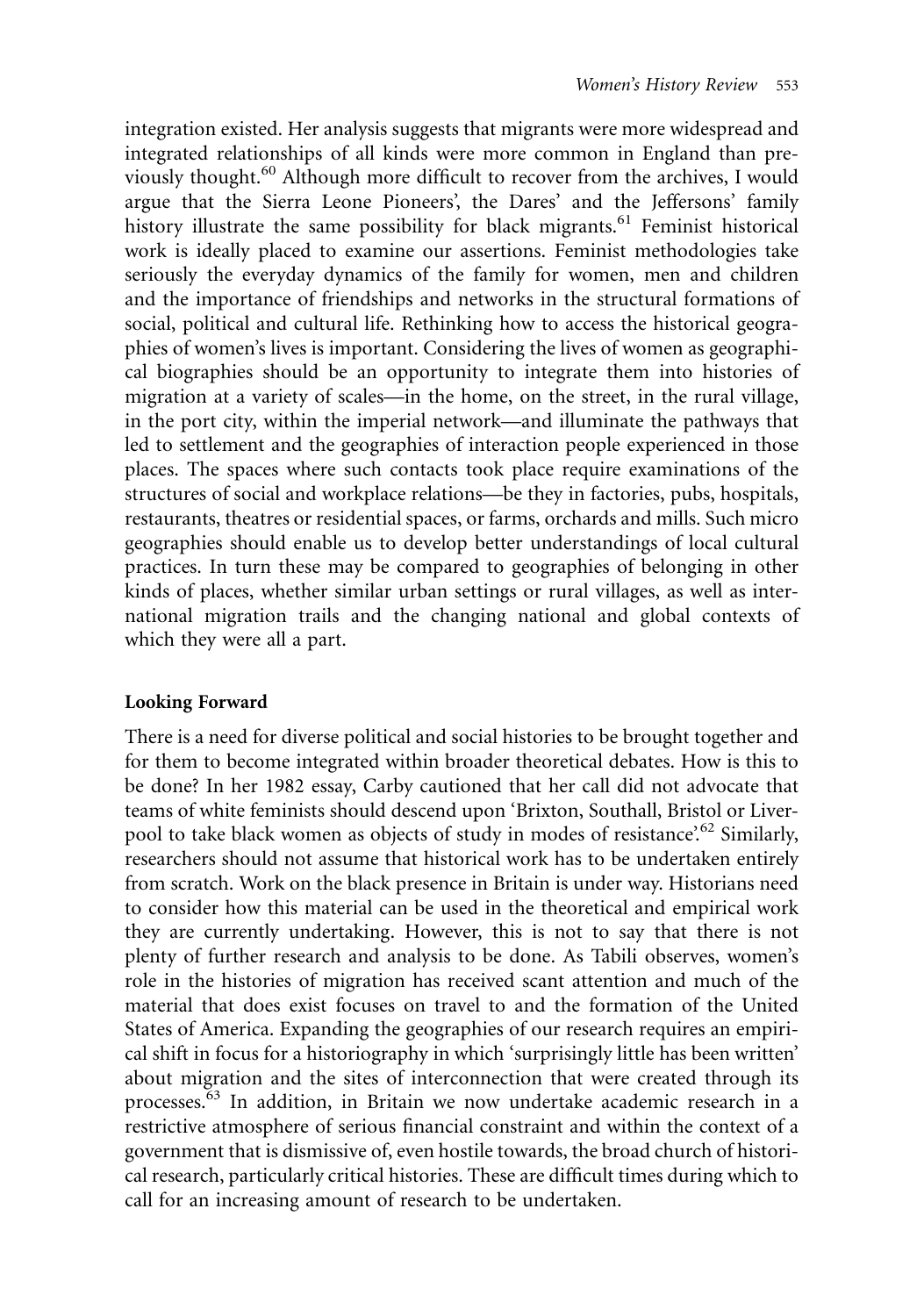Cultivating more interactive partnerships with community scholars and research groups may be one way for academic historians of Britain and in Britain to enliven our research and deepen our connections with our local communities. Considering the future of archival sources in the context of the current cuts, Anne Summers has argued that it is up to academic researchers to take an interest in the libraries and archives held by our universities and in our neighbourhoods.<sup>64</sup> She notes that drawing up interdisciplinary panels of support has resulted in the greater use of special collections in institutions where such panels exist. Ensuring that such panels are in operation in our own universities and that representatives from community-based research associations are also members of such panels could increase their access to archival material, as well as opening up new dialogues between academic and community-based research.<sup>65</sup>

It is worth remembering that two key authors in the field of 'black history' in Britain were not academics. Peter Fryer, author of the groundbreaking Staying Power: the history of black people in Britain, was a journalist, and Rozina Visram a teacher.<sup>66</sup> Their publications are exceptional in their historical ambition, their empirical originality and their geographical scope. However, recent research that has built upon their foundations is often ignored. In many instances community scholars and community groups, like the Northamptonshire Black History Association, who are interested in their local historical geography, are undertaking this work.<sup>67</sup> They continue a tradition of politicised groups striving to understand their own histories through their own research and interpretations. The nature of their interests and the structure of their financial support mean that usually their work is focused on local histories. Still, through their efforts an increasing although piecemeal geography of material is becoming available over a considerable time period. What responsibility do academic researchers have for the use and dissemination of this research?

Utilising the material that has already been gathered, academic scholars may begin to ask deeper questions about relationships between women, between women and men, between women and their families and between women and their personal geographies of home, region, nation, diaspora, empire and beyond. How did the experiences of 'White Women married to Black Men' differ from the experiences of other white women migrants within Britain or across the Empire? Was life for Fanny and Emma Jefferson more difficult because they married black men or was the racial or 'colour prejudice' of twentieth-century Britain substantially different (and worse) compared to that in Victorian Britain? If so, why, and what are the consequences of that for our understandings of a twenty-first Britain where 'multiculturalism' is being declared not an everyday reality of life but the passing fashion for a late-twentieth-century liberal folly?

Such questions are not a declaration that racial prejudice in Victorian Britain did not exist. Racial prejudice directed at Irish and Jewish populations did occur. Although 'colour prejudice' might not have taken the form of such systematic attacks on communities as it did in 1919, as the advertisements for barmaids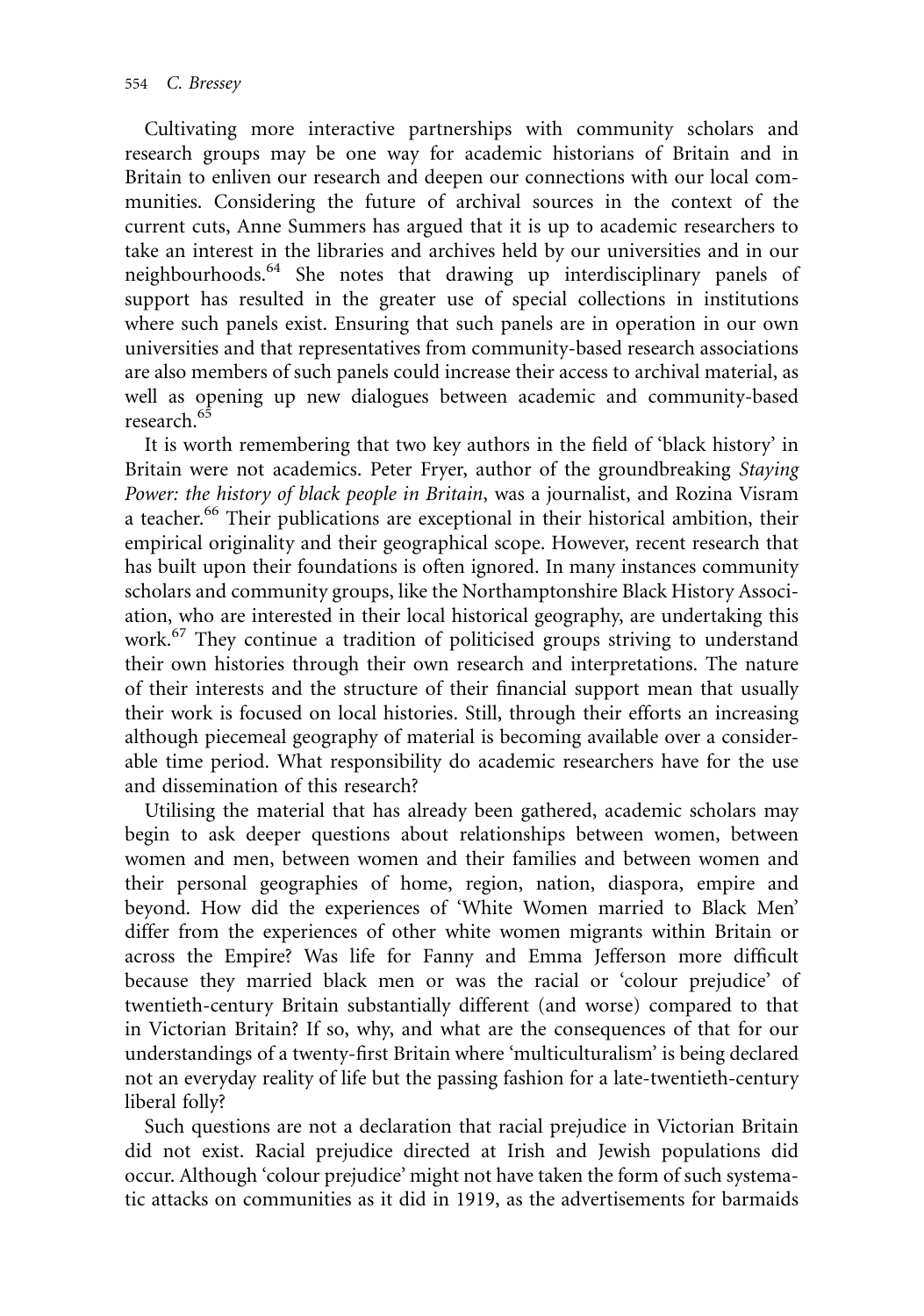suggest, the racialisation of black women was in operation. How this racism operated and how the family acted as a site of resistance to racism in Britain needs to be subject to an integrated analysis of the lives of working women. The necessity for such historical cohesion in theoretical and empirical histories does not only exist between these women and their white sisters. The political splits in the meanings of blackness and 'black history' that have occurred in the subject since Carby's 1982 essay necessitates a need to remember to envelope the experiences of Asian women into these arguments about British histories as well.<sup>68</sup> If these historical undertakings are not brought together there is a danger that we will slip into different research streams and not meet again until it is too late to determine our course.

### **Notes**

- [1] I would like to thank the Leverhulme Trust, the Women's History Network (UK) and Dr Kathleen Chater, who undertook some of the genealogical research on the Jefferson family. I would also like to thank Rozina Visram, the two anonymous reviewers, Lucy Bland and Katharina Rowold for their helpful comments and suggestions on an earlier version of this article.
- [2] Hazel Carby (1982) White Woman Listen! Black Feminism and the Boundaries of Sisterhood, in Centre for Contemporary Cultural Studies The Empire Strikes Back: race and racism in 70s Britain, (London: Hutchinson), pp. 212–235; Michael McMillan (Ed.) (2009) The Front Room: migrant aesthetics in the home (London: Black Dog Publishing). 'The West Indian Front Room: memories and impressions of Black British homes' exhibition opened at the Geffrye Museum, London in 2005.
- [3] Ruth Lister, Fiona Williams, Anneli Anttonen, Jet Bussemaker, Ute Gerhard, Jacqueline Heinen, Stine Johansson, Arnlaug Leira, Birte Siim and Constanza Tobio, with Anna Gavanas (2007) Gendering Citizenship in Western Europe: new challenges for citizenship research in a cross-national context (Bristol: Policy Press), p. 9.
- [4] Lister et al., Gendering Citizenship, 2007, p9
- [5] Following Ann Laura Stoler (2009) Along the Archival Grain: epistemic anxieties and colonial common sense (Princeton: Princeton University Press).
- [6] For example, Joseph Harker (2011) For Black Britons, This is Not the 80s Revisited. It's Worse, 11 August, [http://www.guardian.co.uk/commentisfree/2011/aug/11/](http://www.guardian.co.uk/commentisfree/2011/aug/11/black-britons-80s-mps-media) [black-britons-80s-mps-media](http://www.guardian.co.uk/commentisfree/2011/aug/11/black-britons-80s-mps-media) (a version appeared in the main section of the Guardian, Friday 12 August, p. 32); Bishop Lauds Solidarity in Wake of London Riots, The Christian Post, 11 August 2011, [http://www.christianpost.com/news/bishop](http://www.christianpost.com/news/bishop-lauds-solidarity-in-wake-of-london-riots-53739/)[lauds-solidarity-in-wake-of-london-riots-53739/;](http://www.christianpost.com/news/bishop-lauds-solidarity-in-wake-of-london-riots-53739/) Slavo Žižek (2011) Zero-degree Protests, London Review of Books, 33(17), pp. 28–29.
- [7] The discussion took place on Newsnight, BBC 2, Friday 12 August 2011. [http://www.](http://www.bbc.co.uk/news/uk-14601813) [bbc.co.uk/news/uk-14601813.](http://www.bbc.co.uk/news/uk-14601813) Transcription my own.
- [8] On Powell see Jenny Bourne (2008) The Beatification of Enoch Powell, Race and Class,  $49(4)$ , pp. 82–95.
- [9] 'Chavs' is a derogatory term used in Britain for the white working class. The normalisation of the word is the subject of a book by Owen Jones. Both Jones and the writer Dreda Say Mitchell challenged Starkey as part of the Newsnight panel. Owen Jones (2011) Chavs: the demonisation of the working class (London: Verso).
- [10] The conservative commentator Toby Young came to Starkey's defence in his blog for the Daily Telegraph, 13 August 2011. [http://blogs.telegraph.co.uk/news/tobyyoung/](http://blogs.telegraph.co.uk/news/tobyyoung/100100845/was-david-starkey-being-racist-on-newsnight-last-night/) [100100845/was-david-starkey-being-racist-on-newsnight-last-night/](http://blogs.telegraph.co.uk/news/tobyyoung/100100845/was-david-starkey-being-racist-on-newsnight-last-night/). In 2011 Toby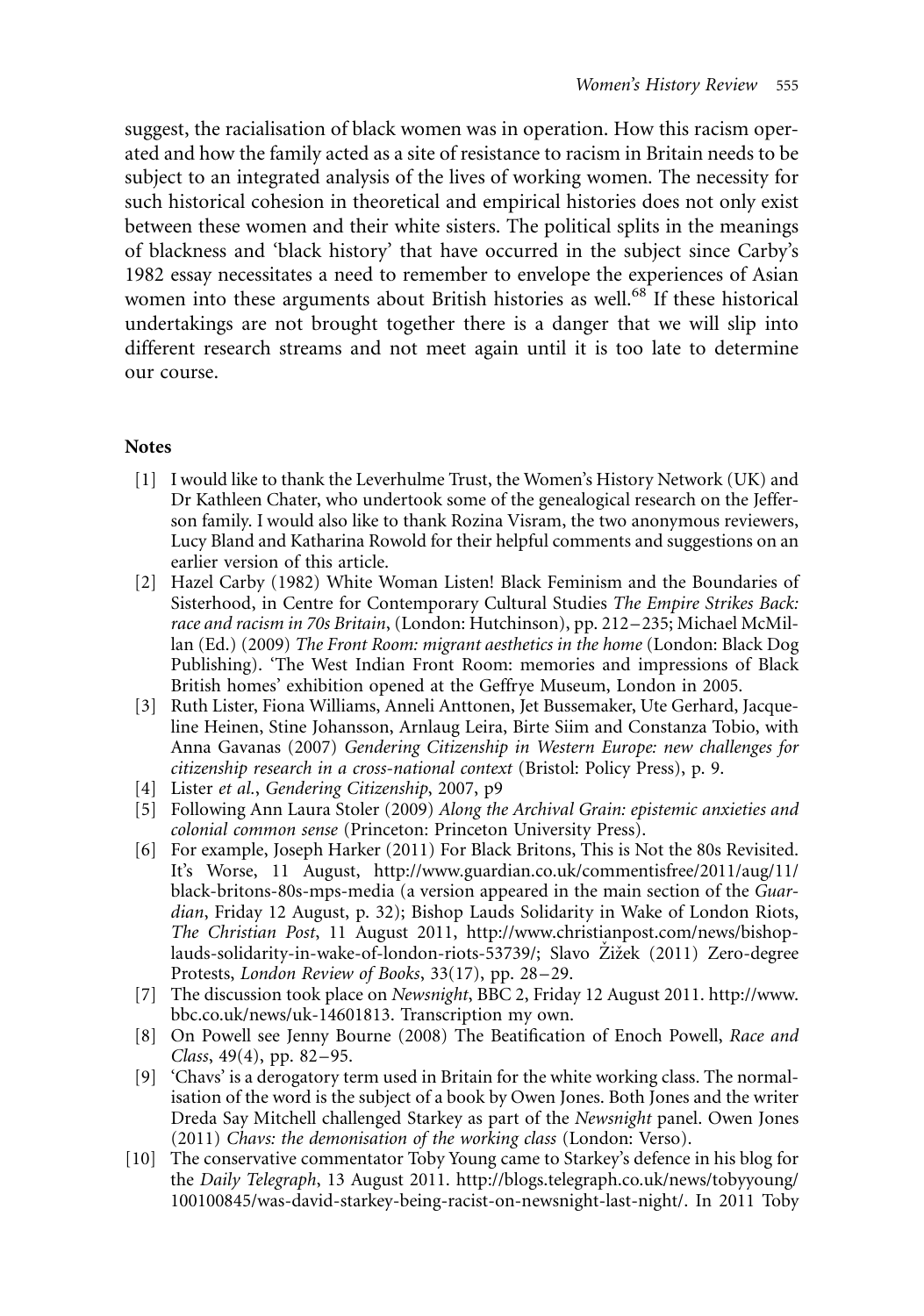Young, a supporter of David Starkey, was one of a group of parents who opened a 'Free School' in west London (Free Schools are private schools funded by the taxpayer introduced by Secretary of State for Education Michael Gove). The West London Free School made headlines soon after opening when a young black boy was 'suspended' for wearing a 'haircut that's 3mm too short'. London Evening Standard, 21 October 2011. [http://www.thisislondon.co.uk/standard/article-24000870](http://www.thisislondon.co.uk/standard/article-24000870-free-school-suspends-boy-11-over-haircut-thats-3mm-too-short.do) [free-school-suspends-boy-11-over-haircut-thats-3mm-too-short.do](http://www.thisislondon.co.uk/standard/article-24000870-free-school-suspends-boy-11-over-haircut-thats-3mm-too-short.do)

- [11] John Solomos (2011) Race, Rumours and Riots: past, present and future, Sociological Research Online, 16(4), p. 20. [http://www.socresonline.org.uk/16/4/20.html,10.5153/](http://www.socresonline.org.uk/16/4/20.html,10.5153/sro.2547) [sro.2547.](http://www.socresonline.org.uk/16/4/20.html,10.5153/sro.2547)
- [12] Michael Gove (2011) Michael Gove speaks to the Royal Society on maths and science, 29 June 2011, speech available from Department for Education. [http://](http://education.gov.uk/inthenews/speeches/a00191728) [education.gov.uk/inthenews/speeches/a00191728](http://education.gov.uk/inthenews/speeches/a00191728)
- [13] The Review is specifically about teaching in state comprehensive schools in England.
- [14] Interview with Michael Gove on the BBC Radio 4 Today programme, 20 January 2011. [http://news.bbc.co.uk/today/hi/today/newsid\\_9367000/9367626.stm](http://news.bbc.co.uk/today/hi/today/newsid_9367000/9367626.stm)
- [15] Michael Gove (2011) Michael Gove to Cambridge University, 24 November 2011, available from Department for Education. [http://education.gov.uk/inthenews/](http://education.gov.uk/inthenews/speeches/a00200373) [speeches/a00200373](http://education.gov.uk/inthenews/speeches/a00200373)
- [16] Richard J. Evans (2011) The Wonderfulness of Us (the Tory Interpretation of History), London Review of Books, 33(6), pp. 9–12. [http://www.lrb.co.uk/v33/n06/](http://www.lrb.co.uk/v33/n06/richard-j-evans/the-wonderfulness-of-us) [richard-j-evans/the-wonderfulness-of-us.](http://www.lrb.co.uk/v33/n06/richard-j-evans/the-wonderfulness-of-us)
- [17] For discussions on 'patriotic history' see Inga Clendinnen (2006) The History Question: who owns the past?, Quarterly Essay, 23 on Australia, pp. 1–72 and Terence Ranger (2004) Nationalist Historiography, Patriotic History and the History of the Nation: the struggle over the past in Zimbabwe on Zimbabwe, Journal of South African Studies, 20(2), pp. 215–234.
- [18] Evans, 'The Wonderfulness of Us'.
- [19] Ibid.
- [20] Germaine Greer (2011) BBC Radio 3 Free Thinking Festival. [http://www.bbc.co.uk/](http://www.bbc.co.uk/iplayer/episode/b016vq4v/Free_Thinking_Festival_2011_Germaine_Greer/) [iplayer/episode/b016vq4v/Free\\_Thinking\\_Festival\\_2011\\_Germaine\\_Greer/](http://www.bbc.co.uk/iplayer/episode/b016vq4v/Free_Thinking_Festival_2011_Germaine_Greer/)
- [21] Carby, 'White Woman Listen!'
- [22] Jeffrey J. Williams (2008) Reconstructing Culture, An Interview with Hazel Carby, The Minnesota Review, Spring/Summer. [http://www.theminnesotareview.org/](http://www.theminnesotareview.org/journal/ns70/interview_carby.shtm) [journal/ns70/interview\\_carby.shtm](http://www.theminnesotareview.org/journal/ns70/interview_carby.shtm)
- [23] Sheila Rowbotham (1972) Women, Resistance and Revolution (Harmondsworth: Penguin), p. 201.
- [24] Valarie Amos & Pratibha Parmar (1984) Challenging Imperial Feminism, Feminist Review, 17, pp. 3–19.
- [25] Jane Carey (2012) The Racial Imperatives of Sex: birth control and eugenics in Britain, the United States and Australia in the Interwar Years, Women's History Review, 21(5), pp. 733 –752.
- [26] For examples of recent discussions of racism and the history of feminism see Claire Peta Blencowe (2011) Contingency and the Problem of Racism in Feminist Discourse, Theory, Culture and Society, 28(3), pp. 3–27; Caroline Bressey (2010) Victorian Anti-racism and Feminism, Women: A Cultural Review, 21(3), pp. 279 – 291; Becky Thompson (2002) Multicultural Feminism: Recasting the chronology of second wave feminism, Feminist Studies, 28(2), pp. 337–360.
- [27] Catherine Hall (2002) Civilising Subjects: metropole and colony in the English imagination 1830 –1867 (Chicago: University of Chicago Press & Cambridge: Polity Press).
- [28] Williams, 'Reconstructing Culture'; Vron Ware (1992) Beyond the Pale: white women, racism & history (London: Verso).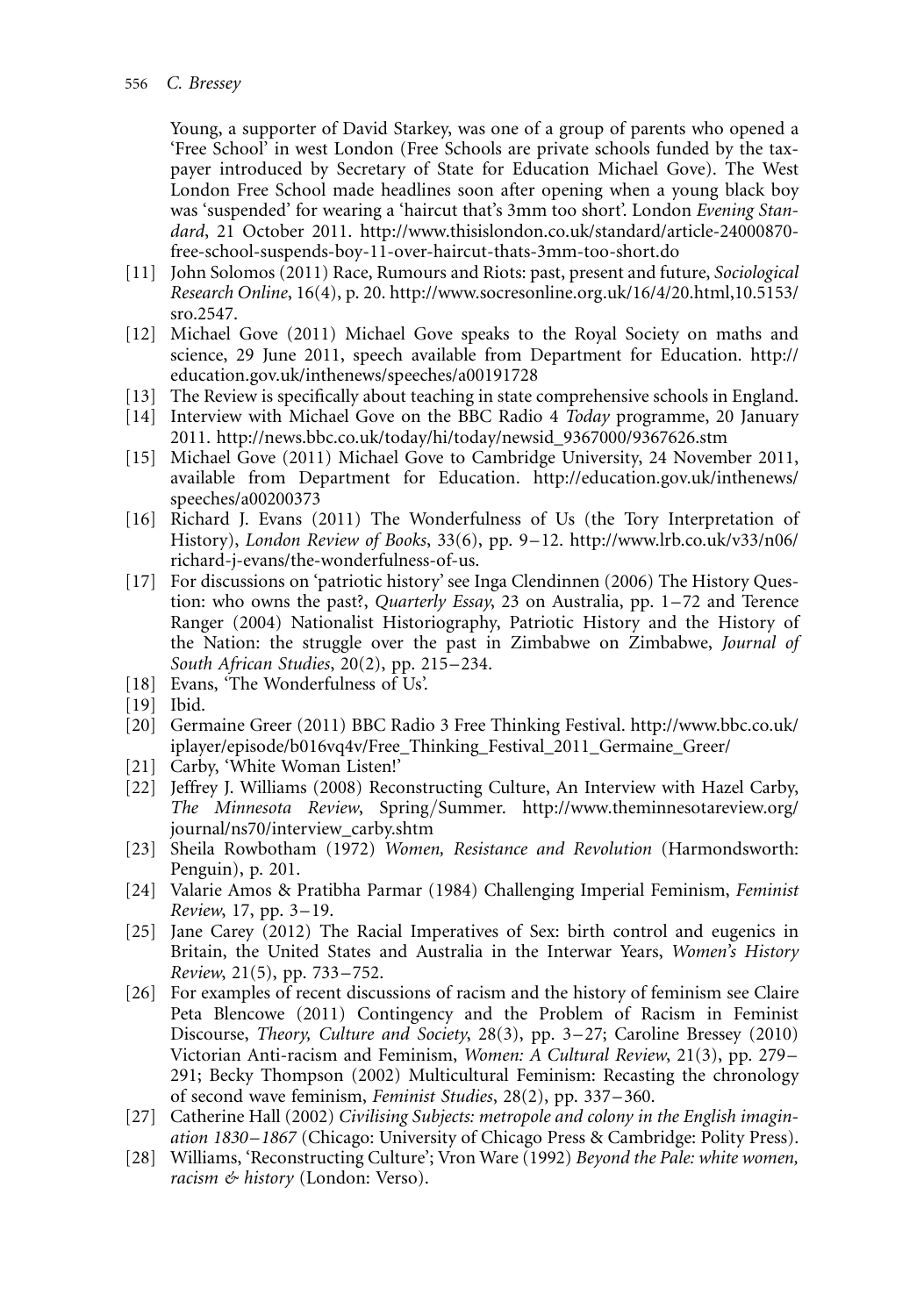- [29] Stephen Howe (Ed.) (2009) The New Imperial Histories Reader (London: Routledge). On those who have been omitted see a review by Barbara Bush at [http://www.](http://www.history.ac.uk/reviews/review/989) [history.ac.uk/reviews/review/989](http://www.history.ac.uk/reviews/review/989)
- [30] For a discussion of the marginalisation of feminist contributions to histories of empire see Barbara Ramusack & Antoinette Burton (1994) Feminism, Imperialism and Race: a dialogue between India and Britain, Women's History Review, 3(4), pp. 469–481.
- [31] The Jefferson family were part of a paper, 'Forgotten Geographies: reflections of black girls in late Victorian London', given at the Women's History Network Annual Conference, September 2000 and later published as 'Forgotten Histories: three stories of black girls from Barnardo's Victorian Archive', Women's History Review, 11(3) (2002) pp. 351–375. In this publication, at the request of Barnardo's, names were changed. However, as this article refers to documents in the public domain, names have been kept as they appear in public archival documents.
- [32] Bressey, 'Forgotten Histories'.
- [33] *The Times*, 27 November 1888, p. 4.
- [34] London Metropolitan Archives PO/BG/214/1.
- $\begin{bmatrix} 35 \end{bmatrix}$  Ibid.
- [36] Stephen Inwood (1998) A History of London (Basingstoke: Macmillan); Wendy Neal (1998) With Disastrous Consequences: London disasters 1830 –1917 (London, Hisarlik Press).
- [37] Georgie Wemyss (2009) The Invisible Empire: white discourse, tolerance and belonging (Guildford: Ashgate).
- [38] Details of their research is available online at: [http://www.northants-black-history.](http://www.northants-black-history.org.uk/activitiesResearch.asp) [org.uk/activitiesResearch.asp](http://www.northants-black-history.org.uk/activitiesResearch.asp)
- [39] Peter Fryer (1984) Staying Power: the history of black people in Britain (London, Pluto Press).
- [40] Fryer, Staying Power.
- [41] A copy and transcript of the passenger lists are available online from the National Archives: [http://www.nationalarchives.gov.uk/pathways/blackhistory/work\\_commu](http://www.nationalarchives.gov.uk/pathways/blackhistory/work_community/poor.htm) [nity/poor.htm](http://www.nationalarchives.gov.uk/pathways/blackhistory/work_community/poor.htm) and [http://www.nationalarchives.gov.uk/pathways/blackhistory/](http://www.nationalarchives.gov.uk/pathways/blackhistory/work_community/transcripts/atlantic_passengers.htm) [work\\_community/transcripts/atlantic\\_passengers.htm](http://www.nationalarchives.gov.uk/pathways/blackhistory/work_community/transcripts/atlantic_passengers.htm)
- [42] Fryer, Staying Power, p. 201.
- [43] On conviviality see Paul Gilroy (2005) Postcolonial Melancholia (New York: Colombia University Press).
- [44] *Empire News*, 'The Black Invasion', 12 August 1917.
- [45] Stratford Express (Borough of East Ham & West Ham & Stratford), 7 July 1917.
- [46] Stratford Express (Borough of East Ham & West Ham & Stratford), 14 July, 1917.
- [47] Jacqueline Jenkinson (2009) Black 1919: Riots, Racism and Resistance in Imperial Britain (Liverpool: Liverpool University Press).
- [48] *Negro Worker*, March 1932, pp. 2-3.
- [49] For a broader discussion of 'mixed' relationships after 1918 see Lucy Bland (2005) White Women and Men of Colour: miscegenation fears in Britain after the Great War, Gender and History,  $17(1)$ , pp. 29-61.
- [50] Laura Tabili (1994) The Construction of Racial Difference in Twentieth-Century Britain: The Special Restriction (Coloured Alien Seamen) Order, 1925, Journal of British Studies, 33, pp. 54-98.
- [51] Laura Tabili (1994) We Ask for British Justice: workers and racial difference in late imperial Britain (New York: Cornell University Press), p. 114.
- [52] Quoted in Rozina Visram (2002), Asians in Britain: 400 years of history (London: Pluto Press), p. 210.
- [53] Another notorious incident occurred in Liverpool in 1945 when hundreds of Chinese seamen married to women in Liverpool were forced out of the UK without their families' knowledge; see [www.halfandhalf.org.uk](http://www.halfandhalf.org.uk)